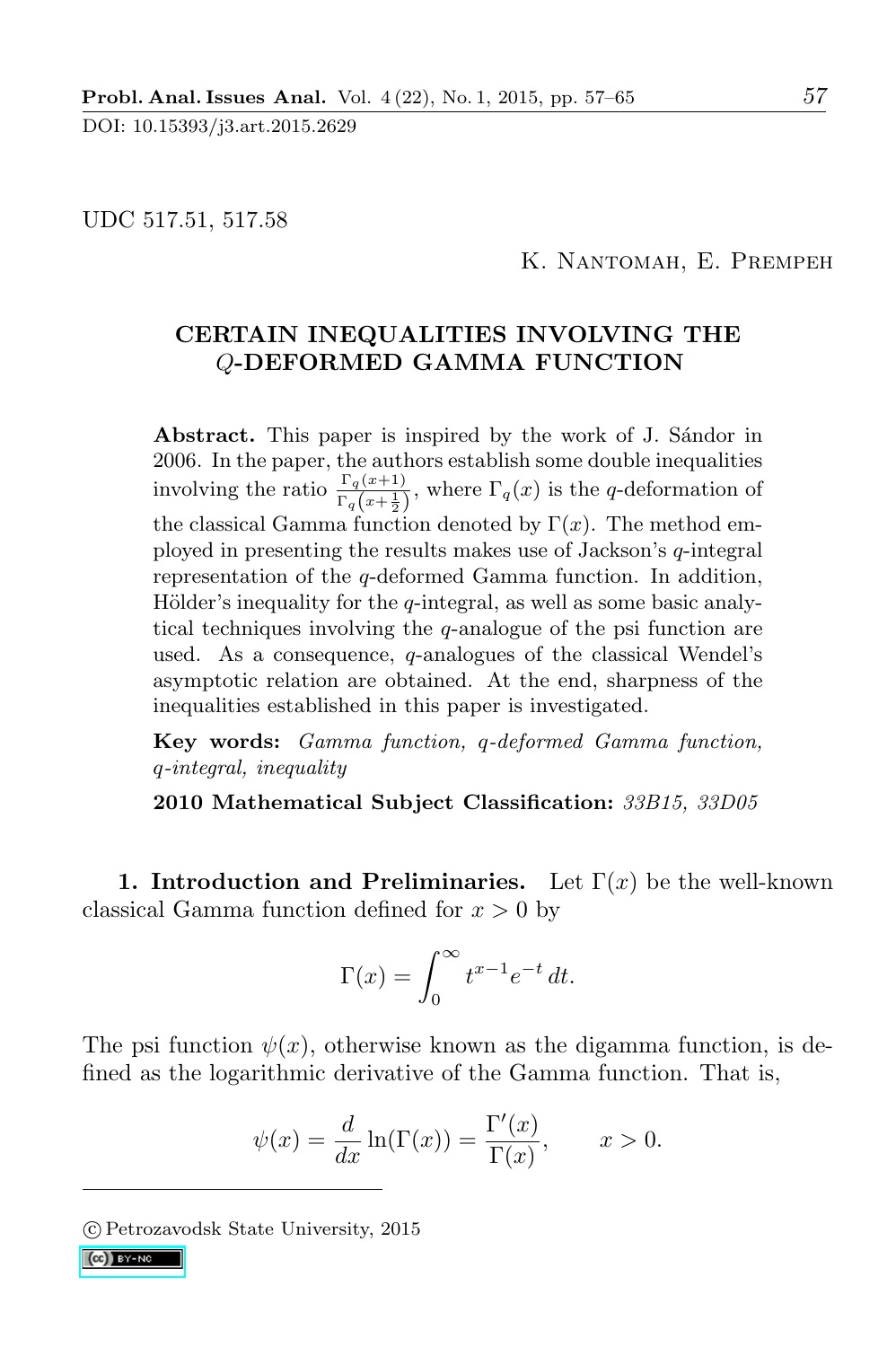The Jackson's q-integrals from 0 to a and from 0 to  $\infty$  are defined as follows [1]:

$$
\int_0^a f(t) \, d_q t = (1-q)a \sum_{n=0}^\infty f(aq^n) q^n,
$$

$$
\int_0^\infty f(t) \, d_q t = (1 - q) \sum_{-\infty}^\infty f(q^n) q^n
$$

provided that the sums converge absolutely.

In a generic interval  $[a, b]$ , the Jackson's q-integral takes the following form:

$$
\int_{a}^{b} f(t) d_q t = \int_{0}^{b} f(t) d_q t - \int_{0}^{a} f(t) d_q t.
$$

For more information on this special integral, see [1].

For  $a \in C$ , the set of complex numbers, we have the following notations:  $(a;q)_0 = 1, (a;q)_n = \prod_{i=0}^{n-1} (1 - aq^i), (a;q)_{\infty} = \prod_{i=0}^{\infty} (1 - aq^i)$  and  $[n]_q! = \frac{(q;q)_n}{(1-q)^n}.$ 

The  $q$ -deformed Gamma function (also known as the  $q$ -Gamma function or the q-analogue of the Gamma function) is defined for  $q \in (0,1)$  and  $x > 0$  by

$$
\Gamma_q(x) = \int_0^{\frac{1}{1-q}} t^{x-1} E_q^{-qt} d_q t = \int_0^{\infty} t^{x-1} E_q^{-qt} d_q t =
$$
\n
$$
= (1-q)^{1-x} \prod_{n=0}^{\infty} \frac{1-q^{n+1}}{1-q^{n+x}},
$$
\n(1)

where  $E_q^t = \sum_{n=0}^{\infty} q^{\frac{n(n-1)}{2}} \frac{t^n}{[n]_q}$  $\frac{t^n}{[n]_q!} = \left(-\frac{(1-q)t}{q}\right)_{\infty}$  is a q-analogue of the classical exponential function. See also [2], [3], [4], [5] and the references therein.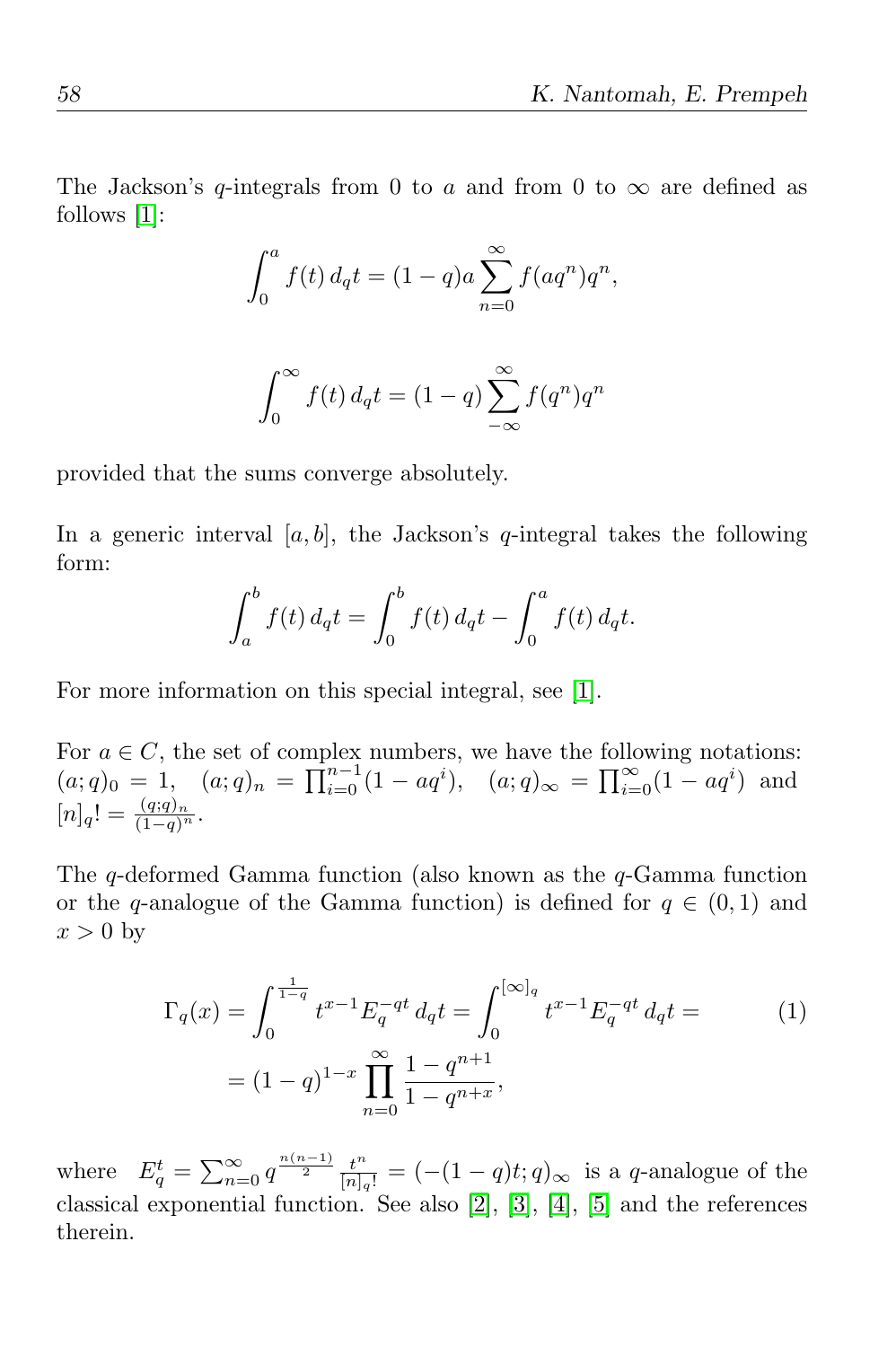The function  $\Gamma_q$  exhibits the following properties (see [3])

$$
\Gamma_q(x+1) = [x]_q \Gamma_q(x),
$$
  
\n
$$
\Gamma_q(1) = 1,
$$
  
\n
$$
\Gamma_q\left(\frac{1}{2}\right) = \sqrt{\pi_q},
$$
\n(2)

where  $[x]_q = \frac{1-q^x}{1-q}$  $\frac{1-q^x}{1-q}$ , and  $\pi_q = q^{\frac{1}{4}} \left( \left[ -\frac{1}{2} \right] \right)$  $\left(\frac{1}{2}\right)_{q^2}$ !)<sup>2</sup> is the q-analogue of  $\pi$ . Note that  $\pi_q$  is obtained by setting  $n = 0$  in the q-factorial  $[n]_q!$ .

Let  $\psi_a(x)$  be the q-analogue of the psi function similarly defined for  $x > 0$ as follows

$$
\psi_q(x) = \frac{\Gamma'_q(x)}{\Gamma_q(x)} = -\ln(1-q) + \ln q \sum_{n=0}^{\infty} \frac{q^{n+x}}{1-q^{n+x}}.
$$

It is well-known in literature that this function is increasing for  $x > 0$ . For instance, see Lemma 2.2 of [6].

In 1987, Lew, Frauenthal and Keyfitz [7] by studying certain problems of traffic flow established the double inequality:

$$
2\Gamma\left(n+\frac{1}{2}\right) \le \Gamma\left(\frac{1}{2}\right)\Gamma(n+1) \le 2^{n}\Gamma\left(n+\frac{1}{2}\right), \quad n \in N. \tag{3}
$$

The inequalities (3) can be rearranged as follows:

$$
\frac{2}{\sqrt{\pi}} \le \frac{\Gamma(n+1)}{\Gamma(n+\frac{1}{2})} \le \frac{2^n}{\sqrt{\pi}}.
$$

In 2006, Sandor [8] by using the following inequalities, proved by Wendel  $|9|$ 

$$
\left(\frac{x}{x+s}\right)^{1-s} \le \frac{\Gamma(x+s)}{x^s \Gamma(x)} \le 1\tag{4}
$$

for  $x > 0$  and  $s \in (0, 1)$ , extended and refined inequality (3) as follows

$$
\sqrt{x} \le \frac{\Gamma(x+1)}{\Gamma(x+\frac{1}{2})} \le \sqrt{x+\frac{1}{2}}\tag{5}
$$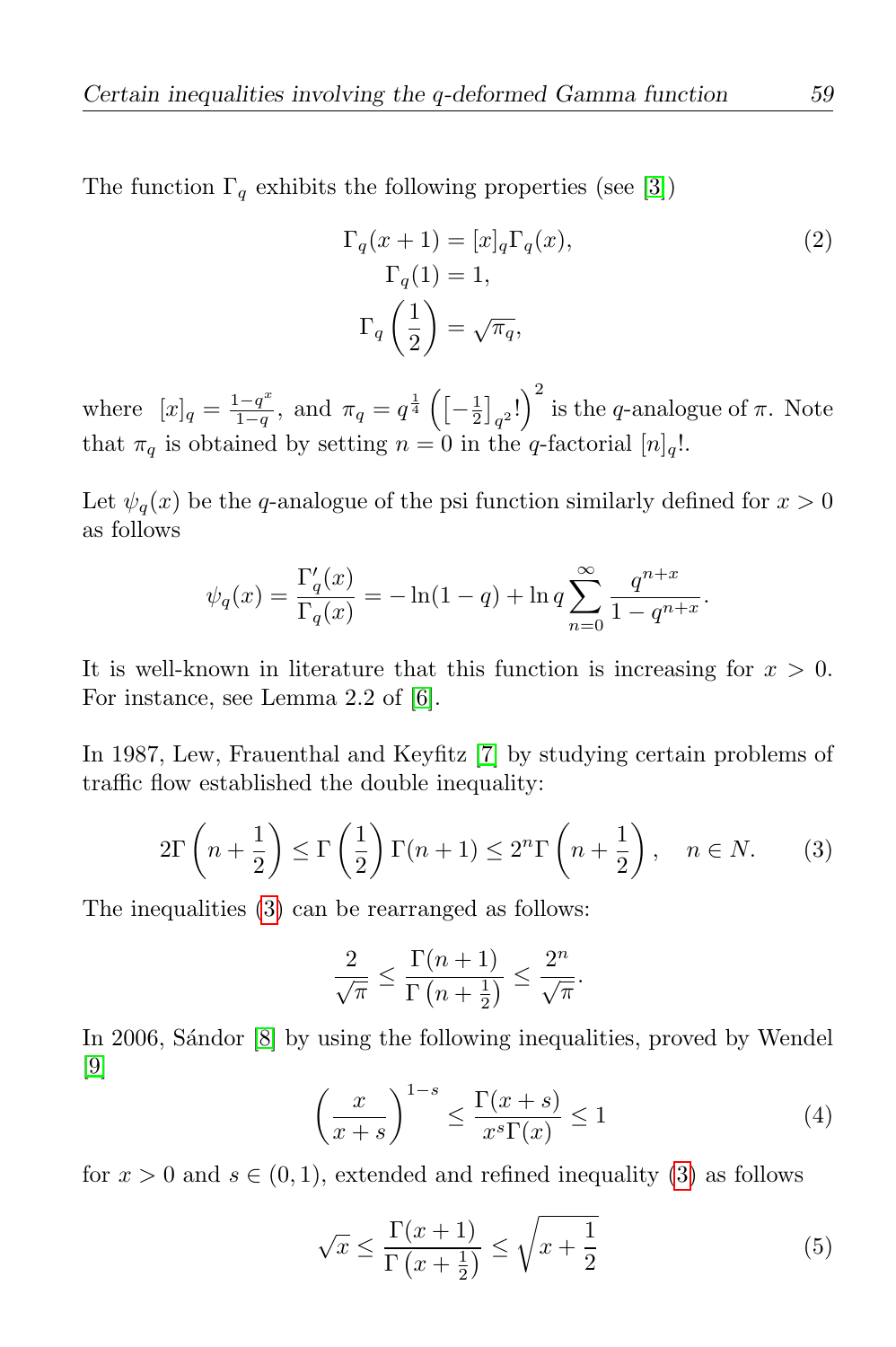for  $x > 0$ .

The objective of this paper is to establish certain inequalities involving the q-deformed Gamma function. First, employing similar techniques as in [8], [9], and [10], we prove an q-analogue of the double inequality (5). Next, using basic analytical procedures, we prove some related double inequality. At the end, we investigate the sharpness of the inequalities established.

2. Main Results. Let us begin with the following Lemma.

**Lemma 1.** Assume that  $s \in (0,1)$  and  $q \in (0,1)$ . Then for any  $x > 0$ the following inequality is valid.

$$
\left(\frac{[x]_q}{[x+s]_q}\right)^{1-s} \le \frac{\Gamma_q(x+s)}{[x]_q^s \Gamma_q(x)} \le 1.
$$
\n(6)

**Proof.** We employ the Hölder's inequality for the Jackson's  $q$ -integral:

$$
\int_0^\infty f(t)g(t) d_qt \leq \left[\int_0^\infty (f(t))^a d_qt\right]^{\frac{1}{a}} \left[\int_0^\infty (g(t))^b d_qt\right]^{\frac{1}{b}},
$$

where  $\frac{1}{a} + \frac{1}{b}$  $\frac{1}{b} = 1$  and  $a > 1$ . Let  $a=\frac{1}{1-}$  $\frac{1}{1-s}, b = \frac{1}{s}$  $\frac{1}{s}$ ,  $f(t) = t^{(1-s)(x-1)} E_q^{-(1-s)qt}$  and  $g(t) = t^{sx} E_q^{-sqt}$ . Then the Hölder's inequality implies

$$
\Gamma_q(x+s) = \int_0^{\frac{1}{1-q}} t^{x+s-1} E_q^{-qt} d_q t \le
$$
\n
$$
\leq \left[ \int_0^{\frac{1}{1-q}} \left( t^{(1-s)(x-1)} E_q^{-(1-s)qt} \right)^{\frac{1}{1-s}} d_q t \right]^{1-s} \times
$$
\n
$$
\times \left[ \int_0^{\frac{1}{1-q}} \left( t^{sx} E_q^{-sqt} \right)^{\frac{1}{s}} d_q t \right]^s =
$$
\n
$$
= \left[ \int_0^{\frac{1}{1-q}} t^{x-1} E_q^{-qt} d_q t \right]^{1-s} \left[ \int_0^{\frac{1}{1-q}} t^x E_q^{-qt} d_q t \right]^s =
$$
\n
$$
= \left[ \Gamma_q(x) \right]^{1-s} \left[ \Gamma_q(x+1) \right]^s.
$$

Thus,

$$
\Gamma_q(x+s) \leq \left[\Gamma_q(x)\right]^{1-s} \left[\Gamma_q(x+1)\right]^s. \tag{7}
$$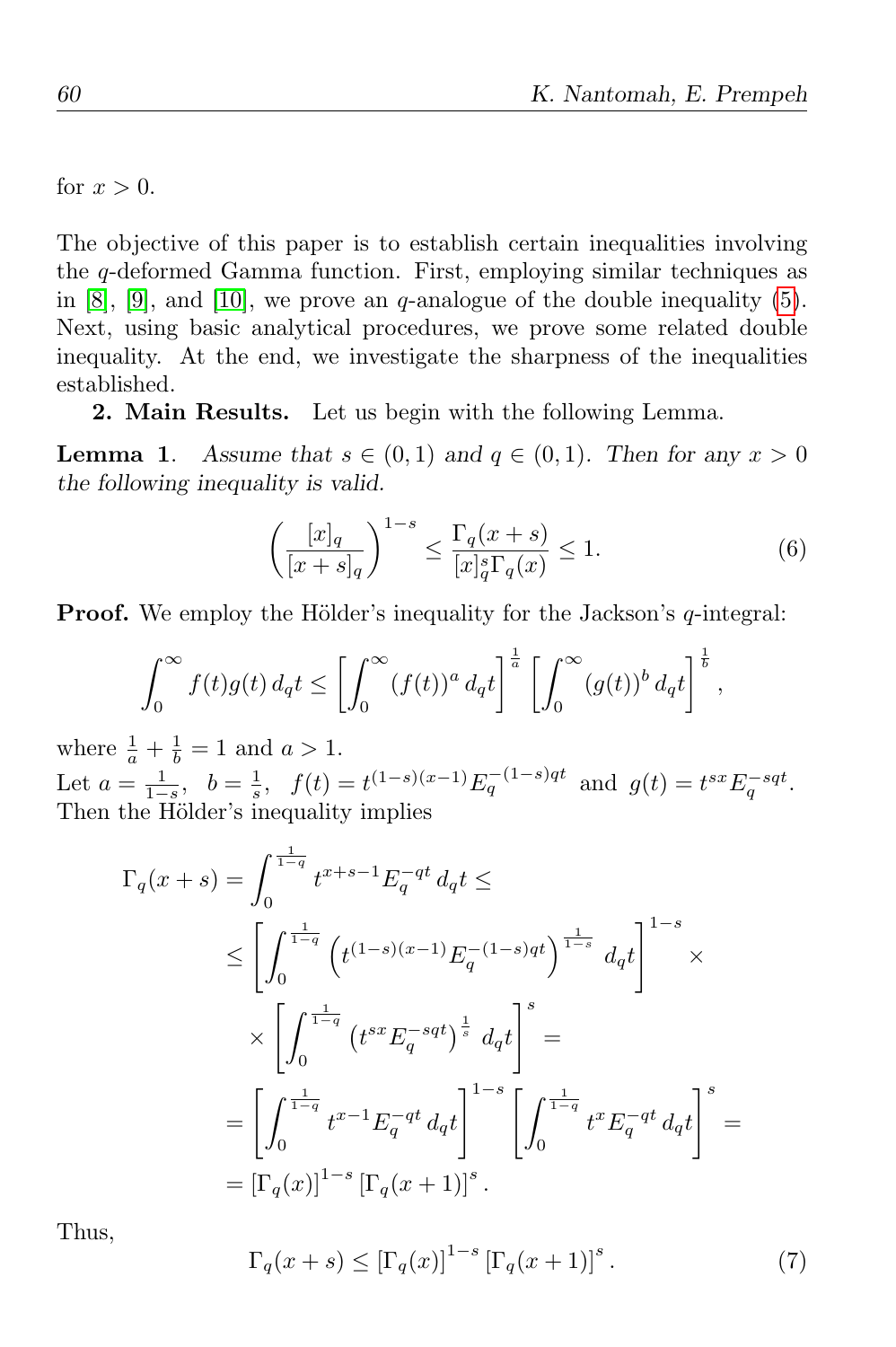Substituting (2) into (7) we obtain

$$
\Gamma_q(x+s) \leq \left[\Gamma_q(x)\right]^{1-s} \left[x\right]_q^s \left[\Gamma_q(x)\right]^s,
$$

which implies

$$
\Gamma_q(x+s) \le [x]_q^s \Gamma_q(x). \tag{8}
$$

Substitution s by  $1 - s$  in (8) gives

$$
\Gamma_q(x+1-s) \le [x]_q^{1-s} \Gamma_q(x). \tag{9}
$$

Substitution x by  $x + s$  results to

$$
\Gamma_q(x+1) \le [x+s]_q^{1-s} \Gamma_q(x+s).
$$
 (10)

Now, combining inequalities (8) and (10), we obtain

$$
\frac{\Gamma_q(x+1)}{[x+s]_q^{1-s}} \le \Gamma_q(x+s) \le [x]_q^s \Gamma_q(x),
$$

which can be written as

$$
\frac{[x]_q}{[x+s]_q^{1-s}}\Gamma_q(x) \le \Gamma_q(x+s) \le [x]_q^s\Gamma_q(x). \tag{11}
$$

Finally, (11) can be rearranged as:

$$
\left(\frac{[x]_q}{[x+s]_q}\right)^{1-s} \le \frac{\Gamma_q(x+s)}{[x]_q^s \Gamma_q(x)} \le 1,
$$

which concludes the proof of Lemma 1.  $\Box$ 

**Theorem 1.** Assume that  $q \in (0,1)$ . Then the inequality

$$
\sqrt{[x]_q} \le \frac{\Gamma_q(x+1)}{\Gamma_q(x+\frac{1}{2})} \le \sqrt{\left[x+\frac{1}{2}\right]_q} \tag{12}
$$

is valid for any  $x > 0$ .

**Proof.** By setting  $s = \frac{1}{2}$  $\frac{1}{2}$  in the q-analogue of the Wendel's inequalities (6), we get

$$
\frac{1}{\sqrt{[x]_q}} \le \frac{\Gamma_q(x)}{\Gamma_q\left(x + \frac{1}{2}\right)} \le \frac{\sqrt{\left[x + \frac{1}{2}\right]_q}}{[x]_q}.\tag{13}
$$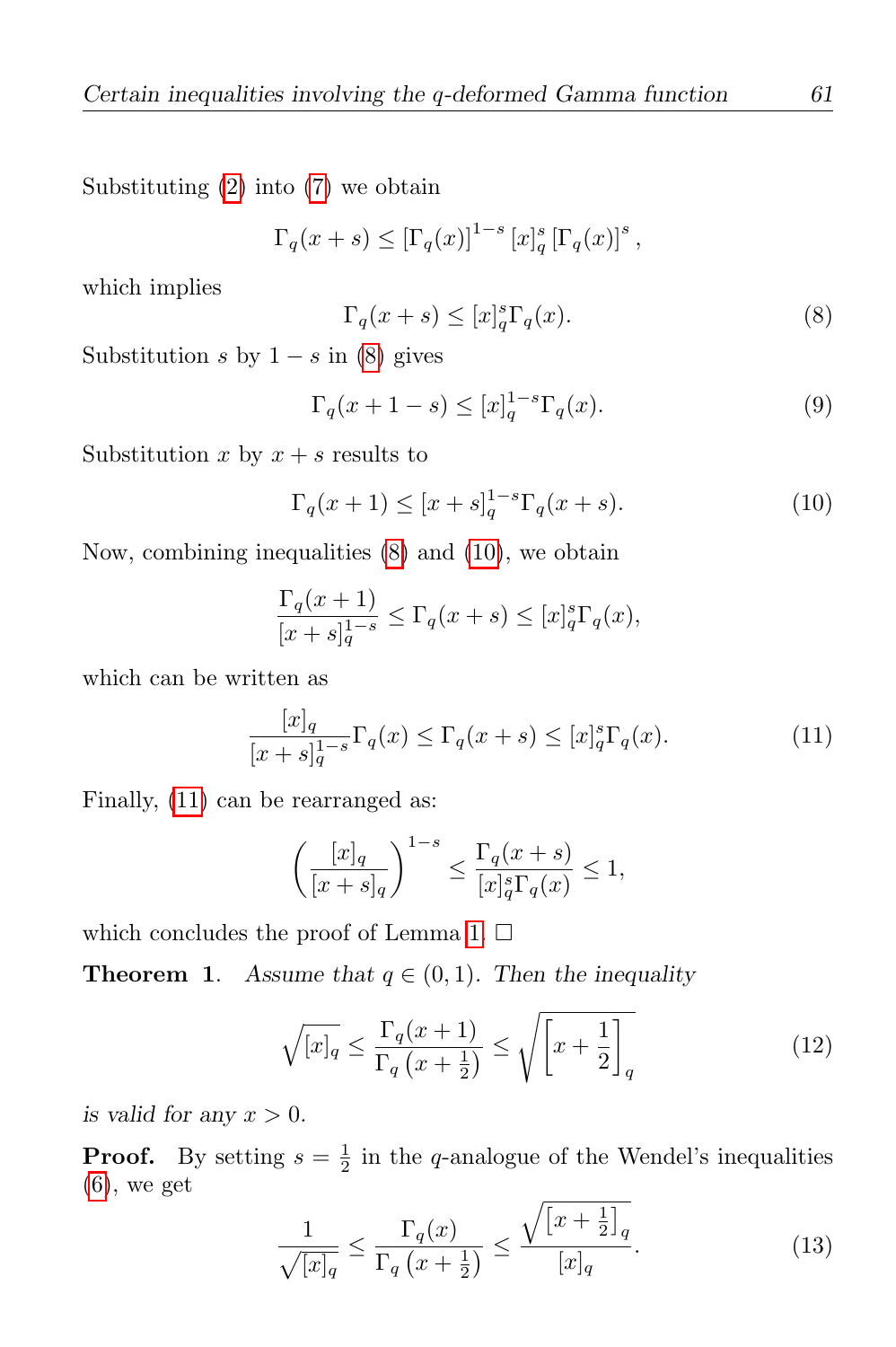Using  $(2)$ , we can arrange  $(13)$  as follows:

$$
\sqrt{[x]_q} \le \frac{\Gamma_q(x+1)}{\Gamma_q(x+\frac{1}{2})} \le \sqrt{\left[x+\frac{1}{2}\right]_q}.
$$

Remark 1. Inequalities (6) imply

$$
\lim_{x \to \infty} \frac{\Gamma_q(x+s)}{[x]_q^s \Gamma_q(x)} = 1.
$$
\n(14)

**Remark 2.** Since  $[x]_q^{\beta-\alpha}$  $\Gamma_q(x+\alpha)$  $\frac{\Gamma_q(x+\alpha)}{\Gamma_q(x+\beta)} = \frac{\Gamma_q(x+\alpha)}{[x]_q^{\alpha}\Gamma_q(x)}$  $\frac{\Gamma_q(x+\alpha)}{[x]_q^{\alpha}\Gamma_q(x)} \cdot \frac{[x]_q^{\beta}\Gamma_q(x)}{\Gamma_q(x+\beta)}$  $\frac{[x]_q I_q(x)}{\Gamma_q(x+\beta)}$ , then using  $(14)$ we obtain

$$
\lim_{x \to \infty} [x]_q^{\beta - \alpha} \frac{\Gamma_q(x + \alpha)}{\Gamma_q(x + \beta)} = 1, \quad \alpha, \beta \in (0, 1).
$$
 (15)

**Remark 3.** The equalities  $(14)$ ,  $(15)$  are the q-analogues of the classical Wendel's asymptotic relation [9]:

$$
\lim_{x \to \infty} \frac{\Gamma(x+s)}{x^s \Gamma(x)} = 1.
$$
\n(16)

**Theorem 2.** Assume that  $q \in (0,1)$  is fixed. Then the inequalities

$$
\frac{1}{\sqrt{\pi_q}} < \frac{\Gamma_q(x+1)}{\Gamma_q\left(x+\frac{1}{2}\right)} < \left(1+\sqrt{q}\right) \cdot \frac{1}{\sqrt{\pi_q}} \tag{17}
$$

are valid for  $x \in (0,1)$ .

**Proof.** Define a function  $U(q, x)$  for  $q \in (0, 1)$  and  $x \ge 0$  by

$$
U(q,x) = \frac{\Gamma_q(x+1)}{\Gamma_q(x+\frac{1}{2})}.
$$

Notice that  $\Gamma_q(1) = \Gamma_q(2) = 1$ ,  $\Gamma_q(\frac{1}{2})$  $(\frac{1}{2} + 1) = [\frac{1}{2}]_q \Gamma_q(\frac{1}{2})$  $(\frac{1}{2}) = [\frac{1}{2}]_q \sqrt{\pi_q},$  $\left[\frac{1}{2}\right]$  $\frac{1}{2}$ ]<sub>q</sub> =  $\frac{1-\sqrt{q}}{1-q}$  $\frac{-\sqrt{q}}{1-q}, \quad U(q,0) = \frac{1}{\sqrt{\pi_q}} \text{ and } U(q,1) = (1+\sqrt{q}) \cdot \frac{1}{\sqrt{\pi_q}}.$ Now let  $f(q, x) = \ln U(q, x)$ . Then

$$
f(q,x) = \ln \frac{\Gamma_q(x+1)}{\Gamma_q(x+\frac{1}{2})} = \ln \Gamma_q(x+1) - \ln \Gamma_q\left(x+\frac{1}{2}\right).
$$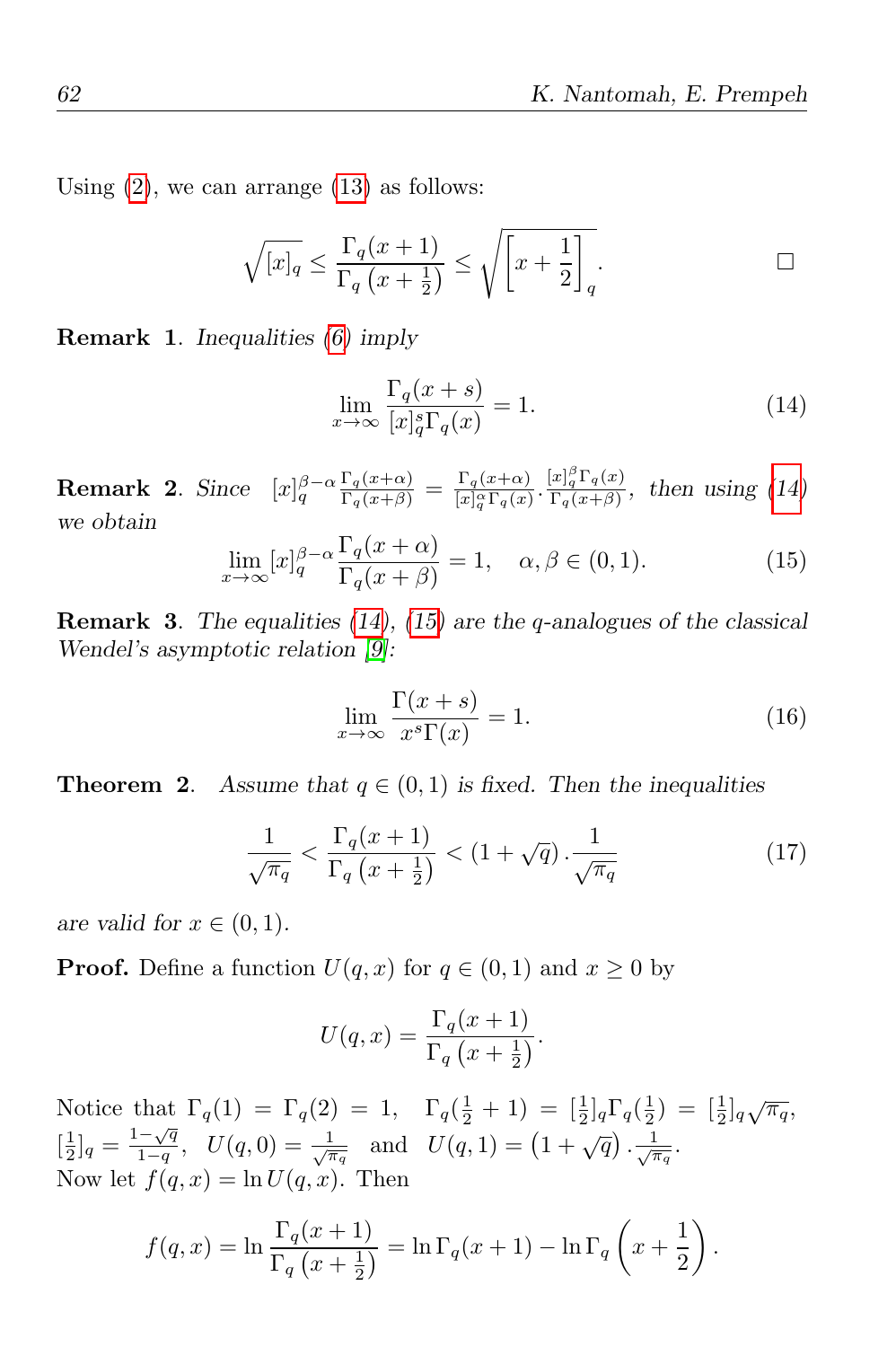For a fixed  $q \in (0,1)$ , we obtain

$$
f'(q, x) = \psi_q(x + 1) - \psi_q\left(x + \frac{1}{2}\right) > 0,
$$

since  $\psi_q(x)$  is increasing for  $x > 0$ . Hence,  $U(q, x) = e^{f(q, x)}$  is increasing on  $x > 0$ , and for  $x \in (0,1)$  we have  $U(q, 0) < U(q, x) < U(q, 1)$ establishing  $(17)$ .  $\Box$ 

**Remark** 4. Define F by  $F(q, x) = [x]_q^{-\frac{1}{2}} \frac{\Gamma_q(x+1)}{\Gamma_q(x+1)}$  $\frac{\Gamma_q(x+1)}{\Gamma_q(x+\frac{1}{2})}$  for  $q \in (0,1)$  and  $x > 0$ . Let  $g(x) = \ln F(q, x) = \ln \Gamma_q(x + 1) - \ln \Gamma_q(x + \frac{1}{2})$  $(\frac{1}{2}) - \frac{1}{2}$  $\frac{1}{2} \ln[x]_q$ . Then,  $g'(x) = \psi_q(x+1) - \psi_q(x+\frac{1}{2})$  $(\frac{1}{2}) + \frac{1}{2}$  $q^x \ln q$  $\frac{q^{\infty} \ln q}{1-q^x}$ . The following Stieltjes integral representations are valid

$$
\psi_q(x) = -\ln(1-q) - \int_0^\infty \frac{e^{-xt}}{1 - e^{-t}} d\mu_q(t), \quad \int_0^\infty e^{-xt} d\mu_q(t) = -\frac{q^x \ln q}{1 - q^x}
$$

where  $\mu_q(t) = -\ln q \sum_{k=1}^{\infty} \delta(t+k \ln q)$  and  $\delta$  represents the Dirac delta function. See [11] and the references therein. Then

$$
g'(x) = -\int_0^\infty \frac{e^{-(x+1)t}}{1 - e^{-t}} d\mu_q(t) + \int_0^\infty \frac{e^{-(x+\frac{1}{2})t}}{1 - e^{-t}} d\mu_q(t) - \frac{1}{2} \int_0^\infty e^{-xt} d\mu_q(t)
$$
  
= 
$$
\int_0^\infty \frac{e^{-xt}}{1 - e^{-t}} \phi(t) d\mu_q(t)
$$

where  $\phi(t) = e^{-\frac{1}{2}t} - \frac{1}{2}$  $\frac{1}{2}e^{-t} - \frac{1}{2}$  $\frac{1}{2}$  < 0. By the Hausdorff-Bernstein-Widder theorem (see [12] and the references therein), we obtain  $g'(x) < 0$ , so  $g(x)$  is strictly deacreasing. Consequently,  $F(q, x)$  is strictly decreasing. Hence,  $F(q, x) \ge \lim_{x \to \infty} F(q, x) = 1$  yielding the lower bound of (12).

**Remark 5.** Define G by  $G(q, x) = [x + \frac{1}{2}]$  $\frac{1}{2}$ ] $\frac{1}{q}$  $\frac{\Gamma_q(x+1)}{\Gamma_q(x+\frac{1}{2})}$  $\frac{1}{\Gamma_q(x+\frac{1}{2})}$  for  $q \in (0,1)$  and x > 0. Let  $w(x) = \ln G(q, x) = \ln \Gamma_q(x + 1) - \ln \Gamma_q(x + \frac{1}{2})$  $(\frac{1}{2}) - \frac{1}{2}$  $\frac{1}{2} \ln[x + \frac{1}{2}]$  $\frac{1}{2}]_q.$ Then,  $w'(x) = \psi_q(x+1) - \psi_q(x+\frac{1}{2})$  $(\frac{1}{2}) + \frac{1}{2}$  $q^{x+\frac{1}{2}}\ln q$  $\frac{q^{x+\frac{1}{2}}\ln q}{1-q^{x+\frac{1}{2}}}$ . By setting  $a=\frac{1}{2}$  $\frac{1}{2}$ ,  $b=1$ ,  $c=\frac{1}{2}$  $\frac{1}{2}$  and  $k = 1$  in Theorem 7.2 of [13], we obtain,  $\psi_q(x+1) - \psi_q(x+\frac{1}{2})$  $(\frac{1}{2}) \geq -\frac{1}{2}$  $q^{x+\frac{1}{2}}\ln q$  $\frac{q^{2} \ln q}{1-q^{x+\frac{1}{2}}}.$ 

Consequently,  $w'(x) \geq 0$ , so  $w(x)$  is increasing. As a result,  $G(q, x)$  is also increasing. Hence,  $G(q, x) \leq \lim_{x \to \infty} G(q, x) = 1$  yielding the upper bound of  $(12)$ .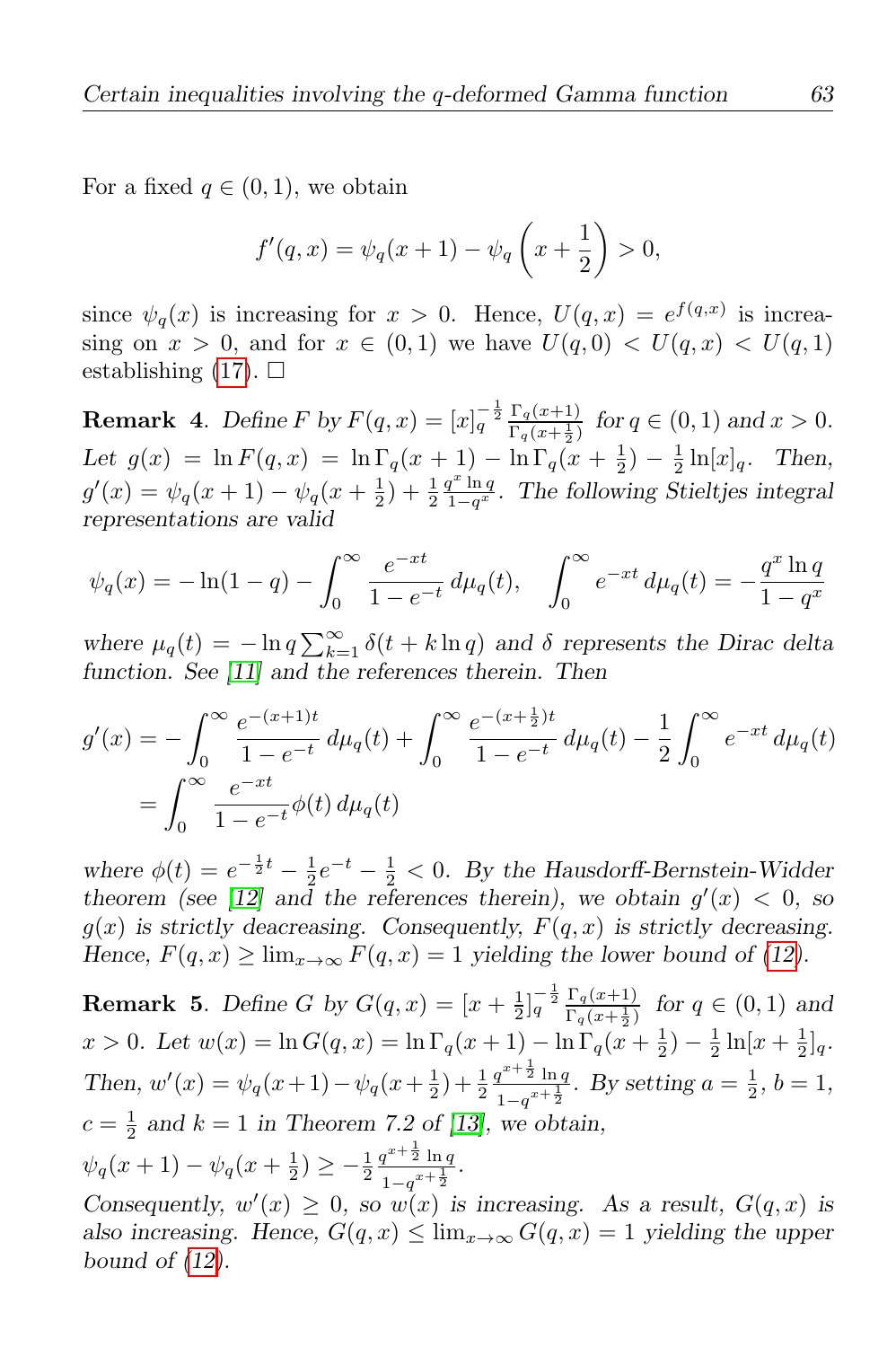**Remark 6.** Let  $H(q, x) = \frac{\sqrt{\pi_q} \Gamma_q(x+1)}{\Gamma_q(x+1)}$  $\frac{\frac{n_q}{q} \cdot \frac{q(x+1)}{q(x+\frac{1}{2})}}{\Gamma_q(x+\frac{1}{2})}$ . Then,  $H(q, x)$  is increasing, and for  $x \in (0,1)$  we have,  $1 = \lim_{x \to 0^+} H(q, x) \leq H(q, x)$  and  $H(q, x) \leq \lim_{x \to 1^-} H(q, x) = 1 + \sqrt{q}$ respectively yielding the lower and upper bounds of (17).

Based on the above remarks, the estimates in (12) and (17) are sharp.

Acknowledgment. The authors are very grateful to the anonymous referees for their useful comments and suggestions, which helped in improving the quality of this paper.

## References

- [1] Jackson F. H. On a q-definite integrals. Quarterly Journal of Pure and Applied Mathematics, 1910, vol. 41, pp. 193–203.
- [2] Askey R. The q-Gamma and q-Beta Functions. Applicable Anal., 1978, vol. 8, no. 2, pp. 125–141.
- [3] Chung W. S., Kim T. and Mansour T. The q-deformed Gamma function and q-deformed Polygamma function. Bull. Korean Math. Soc., 2014, vol. 51, no. 4, pp. 1155–1161.
- [4] Ege I., Yýldýrým E. Some generalized equalities for the q-gamma function. Filomat, 2012, vol. 12, no. 6, pp. 1221–1226. DOI: 10.2298/FIL1206227E.
- [5] Elmonster H., Brahim K., Fitouhi A. Relationship between characterizations of the q-Gamma function. Journal of Inequalities and Special Functions, 2012, vol. 3, no. 4, pp. 50–58.
- [6] Shabani A. S. Generalization of some inequalities for the q-gamma function. Annales Mathematicae et Informaticae, 2008, vol. 35, pp. 129–134.
- [7] Lew J., Frauenthal J., Keyfitz N. On the average distances in a circular disc. Mathematical Modeling: Classroom Notes in Applied Mathematics, Philadelphia, SIAM, 1987.
- [8] Sándor J. On certain inequalities for the Gamma function. RGMIA Res. Rep. Coll., 2006, vol. 9, no. 1, Art. 11.
- [9] Wendel J. G. Note on the gamma function. Amer. Math. Monthly, 1948, vol. 55, pp. 563–564.
- [10] Qi F., Luo Q. M. Bounds for the ratio of two Gamma functions from Wendel's and related inequalities to logarithmically completely monotonic functions. Banach Journal of Mathematical Analysis, 2012, vol. 6, no. 2, pp. 123–158.